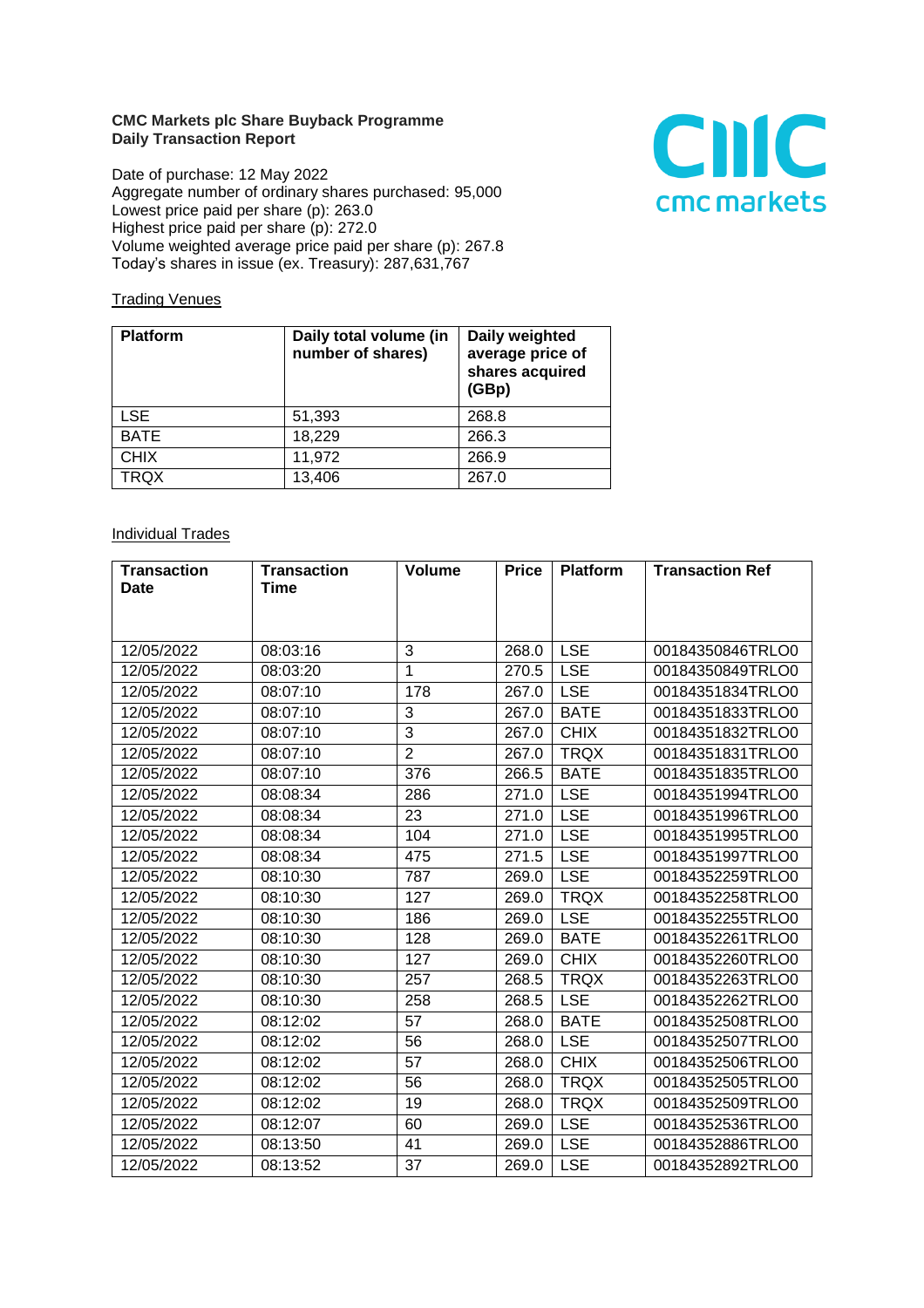| 12/05/2022 | 08:13:55 | 15             | 269.0 | <b>LSE</b>  | 00184352899TRLO0 |
|------------|----------|----------------|-------|-------------|------------------|
| 12/05/2022 | 08:13:58 | 12             | 269.0 | <b>LSE</b>  | 00184352904TRLO0 |
| 12/05/2022 | 08:14:01 | 6              | 269.0 | <b>BATE</b> | 00184352912TRLO0 |
| 12/05/2022 | 08:14:01 | $\overline{7}$ | 269.0 | <b>BATE</b> | 00184352911TRLO0 |
| 12/05/2022 | 08:15:02 | 84             | 267.5 | <b>LSE</b>  | 00184353099TRLO0 |
| 12/05/2022 | 08:15:02 | 84             | 267.5 | <b>CHIX</b> | 00184353098TRLO0 |
| 12/05/2022 | 08:15:02 | 85             | 267.5 | <b>BATE</b> | 00184353097TRLO0 |
| 12/05/2022 | 08:15:02 | 84             | 267.5 | <b>TRQX</b> | 00184353096TRLO0 |
| 12/05/2022 | 08:21:04 | 80             | 266.5 | <b>CHIX</b> | 00184354026TRLO0 |
| 12/05/2022 | 08:21:04 | 82             | 266.5 | <b>BATE</b> | 00184354025TRLO0 |
| 12/05/2022 | 08:21:04 | 81             | 266.5 | <b>LSE</b>  | 00184354024TRLO0 |
| 12/05/2022 | 08:21:04 | $\mathbf{1}$   | 266.5 | <b>CHIX</b> | 00184354023TRLO0 |
| 12/05/2022 | 08:21:04 | 81             | 266.5 | <b>TRQX</b> | 00184354022TRLO0 |
| 12/05/2022 | 08:21:34 | 42             | 266.5 | <b>TRQX</b> | 00184354121TRLO0 |
| 12/05/2022 | 08:21:34 | 42             | 266.5 | <b>CHIX</b> | 00184354124TRLO0 |
| 12/05/2022 | 08:21:34 | 42             | 266.5 | <b>BATE</b> | 00184354123TRLO0 |
| 12/05/2022 | 08:21:34 | 29             | 266.5 | <b>LSE</b>  | 00184354122TRLO0 |
| 12/05/2022 | 08:21:34 | 10             | 266.5 | <b>CHIX</b> | 00184354125TRLO0 |
| 12/05/2022 | 08:25:44 | 17             | 266.0 | <b>LSE</b>  | 00184354991TRLO0 |
| 12/05/2022 | 08:25:44 | 17             | 266.0 | <b>CHIX</b> | 00184354993TRLO0 |
| 12/05/2022 | 08:25:44 | 17             | 266.0 | <b>BATE</b> | 00184354992TRLO0 |
| 12/05/2022 | 08:29:53 | 45             | 267.5 | <b>CHIX</b> | 00184355592TRLO0 |
| 12/05/2022 | 08:29:53 | 148            | 268.0 | <b>LSE</b>  | 00184355593TRLO0 |
| 12/05/2022 | 08:33:02 | 189            | 266.5 | <b>BATE</b> | 00184356131TRLO0 |
| 12/05/2022 | 08:33:02 | 189            | 266.5 | <b>CHIX</b> | 00184356130TRLO0 |
| 12/05/2022 | 08:33:02 | 189            | 266.5 | <b>LSE</b>  | 00184356129TRLO0 |
| 12/05/2022 | 08:33:02 | 189            | 266.5 | <b>TRQX</b> | 00184356128TRLO0 |
| 12/05/2022 | 08:33:02 | 241            | 266.5 | <b>LSE</b>  | 00184356132TRLO0 |
| 12/05/2022 | 08:58:58 | 81             | 266.5 | <b>CHIX</b> | 00184364085TRLO0 |
| 12/05/2022 | 08:58:58 | 95             | 266.5 | <b>LSE</b>  | 00184364089TRLO0 |
| 12/05/2022 | 08:58:58 | 95             | 266.5 | <b>TRQX</b> | 00184364088TRLO0 |
| 12/05/2022 | 08:58:58 | 96             | 266.5 | <b>BATE</b> | 00184364087TRLO0 |
| 12/05/2022 | 08:58:58 | 15             | 266.5 | <b>CHIX</b> | 00184364086TRLO0 |
| 12/05/2022 | 09:06:20 | 87             | 267.5 | <b>LSE</b>  | 00184366090TRLO0 |
| 12/05/2022 | 09:06:20 | 262            | 266.5 | <b>LSE</b>  | 00184366091TRLO0 |
| 12/05/2022 | 09:06:20 | 46             | 266.5 | <b>CHIX</b> | 00184366096TRLO0 |
| 12/05/2022 | 09:06:20 | 46             | 266.5 | <b>BATE</b> | 00184366095TRLO0 |
| 12/05/2022 | 09:06:20 | 41             | 266.5 | <b>CHIX</b> | 00184366094TRLO0 |
| 12/05/2022 | 09:06:20 | 41             | 266.5 | <b>BATE</b> | 00184366093TRLO0 |
| 12/05/2022 | 09:06:20 | 86             | 266.5 | <b>TRQX</b> | 00184366092TRLO0 |
| 12/05/2022 | 09:06:22 | 101            | 266.0 | <b>CHIX</b> | 00184366107TRLO0 |
| 12/05/2022 | 09:06:22 | 5              | 266.0 | <b>CHIX</b> | 00184366106TRLO0 |
| 12/05/2022 | 09:06:22 | 106            | 266.0 | <b>BATE</b> | 00184366105TRLO0 |
| 12/05/2022 | 09:06:22 | 106            | 266.0 | <b>LSE</b>  | 00184366104TRLO0 |
| 12/05/2022 | 09:06:22 | 105            | 266.0 | <b>TRQX</b> | 00184366103TRLO0 |
| 12/05/2022 | 09:08:29 | 73             | 265.5 | <b>CHIX</b> | 00184366585TRLO0 |
| 12/05/2022 | 09:08:29 | 44             | 266.0 | <b>LSE</b>  | 00184366586TRLO0 |
| 12/05/2022 | 09:20:17 | 27             | 265.0 | <b>CHIX</b> | 00184369266TRLO0 |
| 12/05/2022 | 09:20:17 | 44             | 265.0 | <b>BATE</b> | 00184369265TRLO0 |
| 12/05/2022 | 09:20:17 | 17             | 265.0 | <b>CHIX</b> | 00184369264TRLO0 |
| 12/05/2022 | 09:20:17 | 41             | 265.0 | <b>LSE</b>  | 00184369263TRLO0 |
| 12/05/2022 | 09:20:17 | 43             | 265.0 | <b>TRQX</b> | 00184369262TRLO0 |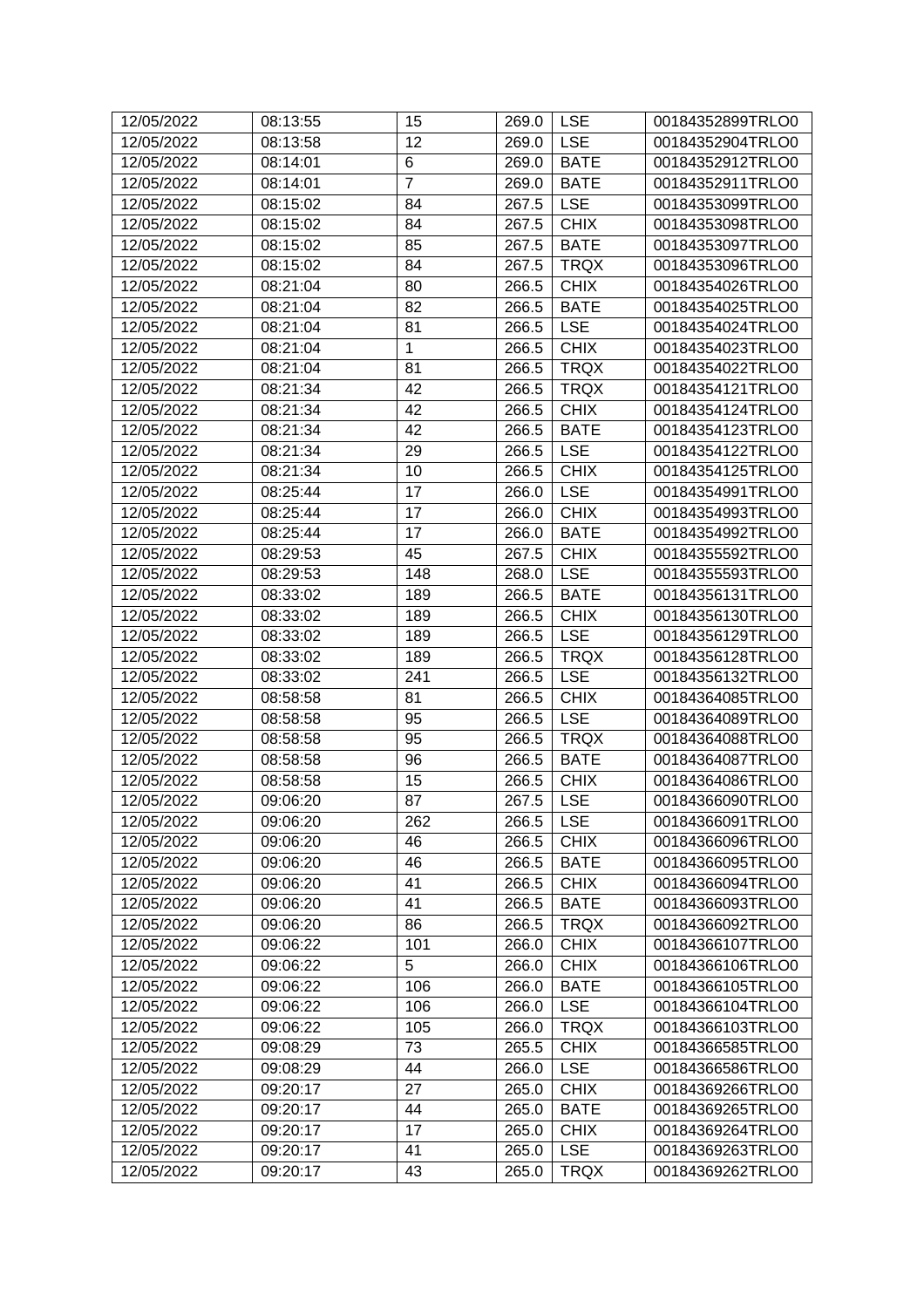| 12/05/2022 | 09:27:57 | 75    | 264.5 | <b>TRQX</b> | 00184370944TRLO0 |
|------------|----------|-------|-------|-------------|------------------|
| 12/05/2022 | 09:27:57 | 75    | 264.5 | <b>LSE</b>  | 00184370943TRLO0 |
| 12/05/2022 | 09:27:57 | 75    | 264.5 | <b>CHIX</b> | 00184370946TRLO0 |
| 12/05/2022 | 09:27:57 | 75    | 264.5 | <b>BATE</b> | 00184370945TRLO0 |
| 12/05/2022 | 09:27:57 | 100   | 265.0 | <b>LSE</b>  | 00184370949TRLO0 |
| 12/05/2022 | 09:27:57 | 500   | 265.0 | <b>LSE</b>  | 00184370948TRLO0 |
| 12/05/2022 | 09:27:57 | 644   | 265.0 | <b>TRQX</b> | 00184370947TRLO0 |
| 12/05/2022 | 09:28:02 | 517   | 263.0 | <b>LSE</b>  | 00184370962TRLO0 |
| 12/05/2022 | 09:28:12 | 343   | 264.5 | <b>LSE</b>  | 00184371010TRLO0 |
| 12/05/2022 | 09:28:12 | 44    | 264.5 | <b>LSE</b>  | 00184371009TRLO0 |
| 12/05/2022 | 09:28:16 | 14    | 265.0 | <b>CHIX</b> | 00184371014TRLO0 |
| 12/05/2022 | 09:28:16 | 374   | 265.0 | <b>CHIX</b> | 00184371013TRLO0 |
| 12/05/2022 | 09:28:34 | 208   | 265.0 | <b>TRQX</b> | 00184371082TRLO0 |
| 12/05/2022 | 09:28:34 | 186   | 265.0 | <b>TRQX</b> | 00184371081TRLO0 |
| 12/05/2022 | 09:28:34 | 415   | 265.0 | <b>TRQX</b> | 00184371080TRLO0 |
| 12/05/2022 | 09:28:34 | 17    | 265.0 | <b>LSE</b>  | 00184371084TRLO0 |
| 12/05/2022 | 09:28:34 | 500   | 265.0 | <b>LSE</b>  | 00184371083TRLO0 |
| 12/05/2022 | 09:28:34 | 388   | 265.5 | <b>BATE</b> | 00184371085TRLO0 |
| 12/05/2022 | 09:35:14 | 118   | 266.5 | <b>BATE</b> | 00184372496TRLO0 |
| 12/05/2022 | 09:35:14 | 193   | 266.5 | <b>BATE</b> | 00184372495TRLO0 |
| 12/05/2022 | 09:35:14 | 168   | 266.5 | <b>BATE</b> | 00184372494TRLO0 |
| 12/05/2022 | 09:57:38 | 200   | 265.0 | <b>LSE</b>  | 00184377294TRLO0 |
| 12/05/2022 | 09:57:38 | 160   | 265.0 | <b>TRQX</b> | 00184377293TRLO0 |
| 12/05/2022 | 09:57:38 | 24    | 265.0 | <b>TRQX</b> | 00184377292TRLO0 |
| 12/05/2022 | 10:22:49 | 500   | 265.5 | <b>LSE</b>  | 00184383034TRLO0 |
| 12/05/2022 | 10:30:46 | 388   | 265.0 | <b>CHIX</b> | 00184385006TRLO0 |
| 12/05/2022 | 10:30:46 | 387   | 265.0 | <b>LSE</b>  | 00184385005TRLO0 |
| 12/05/2022 | 10:30:46 | 388   | 265.0 | <b>BATE</b> | 00184385004TRLO0 |
| 12/05/2022 | 10:30:46 | 387   | 265.0 | <b>TRQX</b> | 00184385003TRLO0 |
| 12/05/2022 | 10:32:03 | 388   | 265.5 | <b>CHIX</b> | 00184385384TRLO0 |
| 12/05/2022 | 10:32:03 | 387   | 265.5 | <b>LSE</b>  | 00184385383TRLO0 |
| 12/05/2022 | 10:32:03 | 388   | 265.5 | <b>BATE</b> | 00184385382TRLO0 |
| 12/05/2022 | 10:32:03 | 387   | 265.5 | <b>TRQX</b> | 00184385381TRLO0 |
| 12/05/2022 | 10:32:03 | 387   | 264.5 | <b>TRQX</b> | 00184385386TRLO0 |
| 12/05/2022 | 10:32:03 | 387   | 264.5 | <b>LSE</b>  | 00184385385TRLO0 |
| 12/05/2022 | 10:32:03 | 388   | 264.5 | <b>CHIX</b> | 00184385388TRLO0 |
| 12/05/2022 | 10:32:03 | 388   | 264.5 | <b>BATE</b> | 00184385387TRLO0 |
| 12/05/2022 | 10:32:03 | 197   | 265.0 | <b>BATE</b> | 00184385389TRLO0 |
| 12/05/2022 | 10:32:05 | 1,030 | 266.0 | <b>BATE</b> | 00184385394TRLO0 |
| 12/05/2022 | 10:32:05 | 193   | 266.0 | <b>BATE</b> | 00184385393TRLO0 |
| 12/05/2022 | 10:32:05 | 556   | 266.0 | <b>BATE</b> | 00184385392TRLO0 |
| 12/05/2022 | 10:52:24 | 30    | 265.5 | <b>CHIX</b> | 00184389926TRLO0 |
| 12/05/2022 | 10:52:24 | 297   | 265.5 | <b>LSE</b>  | 00184389924TRLO0 |
| 12/05/2022 | 10:52:24 | 325   | 265.5 | <b>CHIX</b> | 00184389929TRLO0 |
| 12/05/2022 | 10:52:24 | 162   | 265.5 | <b>CHIX</b> | 00184389928TRLO0 |
| 12/05/2022 | 10:52:24 | 517   | 265.5 | <b>BATE</b> | 00184389927TRLO0 |
| 12/05/2022 | 10:52:24 | 219   | 265.5 | <b>LSE</b>  | 00184389925TRLO0 |
| 12/05/2022 | 10:52:24 | 15    | 265.3 | <b>BATE</b> | 00184389930TRLO0 |
| 12/05/2022 | 10:52:24 | 45    | 265.3 | <b>BATE</b> | 00184389931TRLO0 |
| 12/05/2022 | 10:52:25 | 215   | 265.5 | <b>LSE</b>  | 00184389932TRLO0 |
| 12/05/2022 | 10:52:25 | 172   | 266.0 | <b>LSE</b>  | 00184389933TRLO0 |
| 12/05/2022 | 11:19:10 | 388   | 265.5 | <b>CHIX</b> | 00184396273TRLO0 |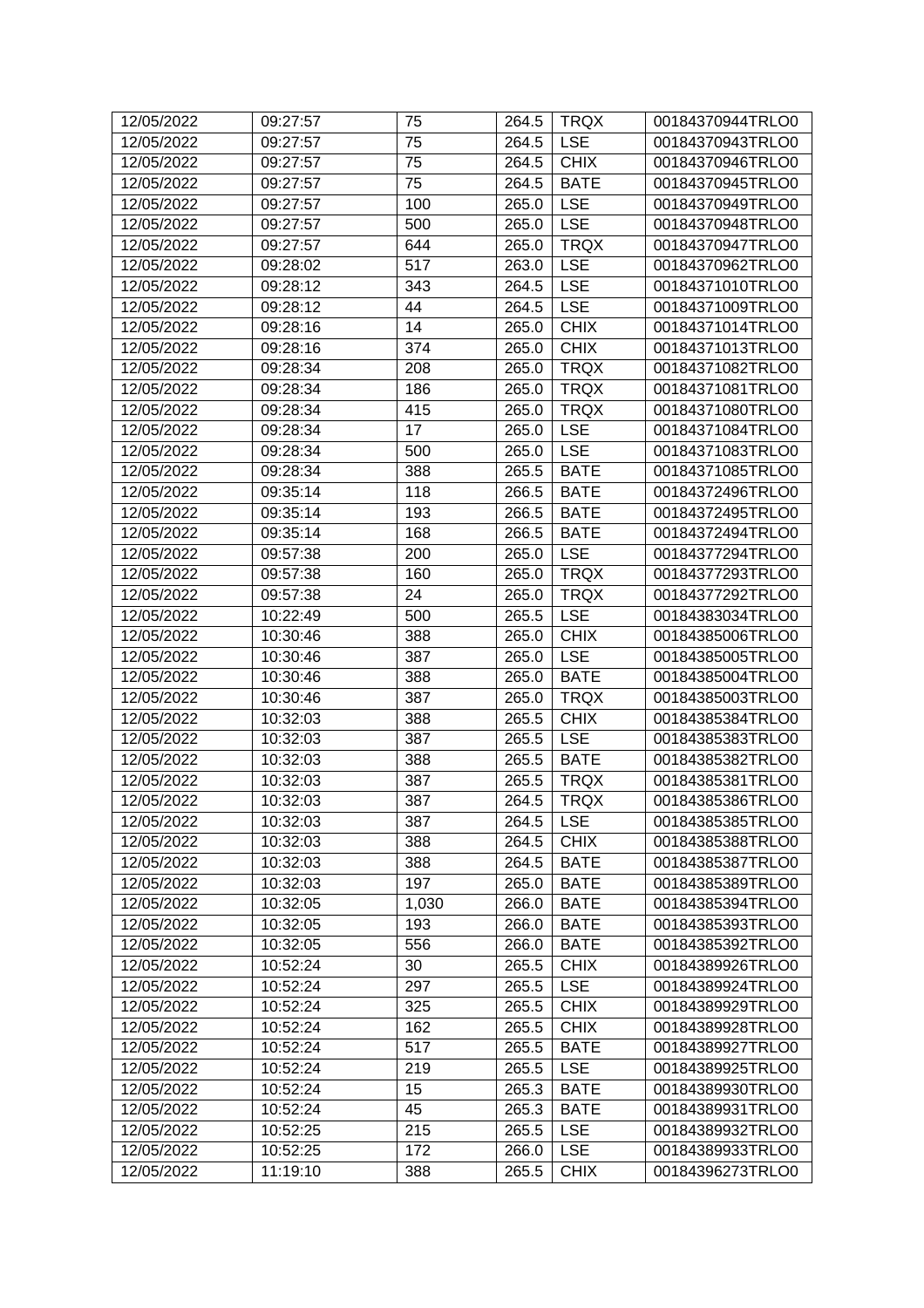| 12/05/2022 | 11:19:10 | 388          | 265.5 | <b>BATE</b> | 00184396272TRLO0 |
|------------|----------|--------------|-------|-------------|------------------|
| 12/05/2022 | 11:19:10 | 387          | 265.5 | <b>TRQX</b> | 00184396271TRLO0 |
| 12/05/2022 | 11:19:10 | 35           | 265.5 | <b>LSE</b>  | 00184396274TRLO0 |
| 12/05/2022 | 11:19:10 | 581          | 264.5 | <b>BATE</b> | 00184396275TRLO0 |
| 12/05/2022 | 11:28:58 | 1            | 265.5 | <b>TRQX</b> | 00184398653TRLO0 |
| 12/05/2022 | 11:45:58 | 2,264        | 264.5 | <b>BATE</b> | 00184403225TRLO0 |
| 12/05/2022 | 11:45:58 | 485          | 265.5 | <b>CHIX</b> | 00184403226TRLO0 |
| 12/05/2022 | 11:45:58 | 484          | 265.5 | <b>LSE</b>  | 00184403228TRLO0 |
| 12/05/2022 | 11:45:58 | 580          | 265.5 | <b>TRQX</b> | 00184403224TRLO0 |
| 12/05/2022 | 11:45:59 | 798          | 266.5 | <b>LSE</b>  | 00184403232TRLO0 |
| 12/05/2022 | 11:45:59 | 700          | 266.5 | <b>LSE</b>  | 00184403231TRLO0 |
| 12/05/2022 | 11:45:59 | 410          | 266.5 | <b>LSE</b>  | 00184403230TRLO0 |
| 12/05/2022 | 11:45:59 | 387          | 267.0 | <b>LSE</b>  | 00184403233TRLO0 |
| 12/05/2022 | 11:45:59 | 388          | 265.5 | <b>CHIX</b> | 00184403236TRLO0 |
| 12/05/2022 | 11:45:59 | 388          | 265.5 | <b>BATE</b> | 00184403235TRLO0 |
| 12/05/2022 | 11:45:59 | 387          | 265.5 | <b>TRQX</b> | 00184403234TRLO0 |
| 12/05/2022 | 11:58:20 | 224          | 265.5 | <b>LSE</b>  | 00184406036TRLO0 |
| 12/05/2022 | 11:58:20 | 388          | 265.5 | <b>BATE</b> | 00184406035TRLO0 |
| 12/05/2022 | 11:58:20 | 388          | 265.5 | <b>CHIX</b> | 00184406034TRLO0 |
| 12/05/2022 | 11:58:20 | 163          | 265.5 | <b>LSE</b>  | 00184406033TRLO0 |
| 12/05/2022 | 11:58:20 | 387          | 265.5 | <b>TRQX</b> | 00184406032TRLO0 |
| 12/05/2022 | 11:58:33 | 469          | 265.0 | <b>CHIX</b> | 00184406075TRLO0 |
| 12/05/2022 | 11:58:33 | 396          | 265.0 | <b>TRQX</b> | 00184406074TRLO0 |
| 12/05/2022 | 11:58:33 | 73           | 265.0 | <b>TRQX</b> | 00184406073TRLO0 |
| 12/05/2022 | 12:35:53 | 194          | 266.3 | <b>BATE</b> | 00184413631TRLO0 |
| 12/05/2022 | 12:44:29 | 179          | 267.0 | <b>LSE</b>  | 00184415202TRLO0 |
| 12/05/2022 | 12:44:29 | 113          | 267.0 | <b>LSE</b>  | 00184415201TRLO0 |
| 12/05/2022 | 12:51:11 | 349          | 266.5 | <b>LSE</b>  | 00184416632TRLO0 |
| 12/05/2022 | 12:55:23 | 203          | 266.5 | <b>LSE</b>  | 00184417445TRLO0 |
| 12/05/2022 | 12:55:23 | 151          | 266.5 | <b>LSE</b>  | 00184417444TRLO0 |
| 12/05/2022 | 12:59:04 | 388          | 265.5 | <b>CHIX</b> | 00184418572TRLO0 |
| 12/05/2022 | 12:59:04 | 388          | 265.5 | <b>BATE</b> | 00184418571TRLO0 |
| 12/05/2022 | 12:59:04 | 387          | 265.5 | <b>LSE</b>  | 00184418570TRLO0 |
| 12/05/2022 | 12:59:04 | 387          | 265.5 | <b>TRQX</b> | 00184418569TRLO0 |
| 12/05/2022 | 13:01:25 | 159          | 265.5 | <b>CHIX</b> | 00184419114TRLO0 |
| 12/05/2022 | 13:01:25 | 341          | 265.5 | <b>BATE</b> | 00184419113TRLO0 |
| 12/05/2022 | 13:01:25 | 229          | 265.5 | <b>CHIX</b> | 00184419112TRLO0 |
|            |          |              |       |             |                  |
| 12/05/2022 | 13:01:25 | 47           | 265.5 | <b>BATE</b> | 00184419111TRLO0 |
| 12/05/2022 | 13:01:25 | 387          | 265.5 | <b>LSE</b>  | 00184419110TRLO0 |
| 12/05/2022 | 13:01:25 | 387          | 265.5 | <b>TRQX</b> | 00184419109TRLO0 |
| 12/05/2022 | 13:09:13 | 388          | 267.0 | <b>CHIX</b> | 00184420749TRLO0 |
| 12/05/2022 | 13:09:13 | 388          | 267.0 | <b>BATE</b> | 00184420748TRLO0 |
| 12/05/2022 | 13:09:13 | 387          | 267.0 | <b>LSE</b>  | 00184420747TRLO0 |
| 12/05/2022 | 13:09:13 | 387          | 267.0 | <b>TRQX</b> | 00184420746TRLO0 |
| 12/05/2022 | 13:36:34 | 387          | 266.5 | <b>LSE</b>  | 00184428299TRLO0 |
| 12/05/2022 | 13:38:23 | 388          | 266.5 | <b>CHIX</b> | 00184428743TRLO0 |
| 12/05/2022 | 13:38:23 | 388          | 266.5 | <b>BATE</b> | 00184428742TRLO0 |
| 12/05/2022 | 13:38:23 | 387          | 266.5 | <b>TRQX</b> | 00184428741TRLO0 |
| 12/05/2022 | 13:58:54 | $\mathbf 1$  | 266.0 | <b>LSE</b>  | 00184434952TRLO0 |
| 12/05/2022 | 14:13:50 | $\mathbf{1}$ | 267.0 | <b>LSE</b>  | 00184440490TRLO0 |
| 12/05/2022 | 14:21:03 | 388          | 267.0 | <b>BATE</b> | 00184443259TRLO0 |
| 12/05/2022 | 14:21:03 | 388          | 267.0 | <b>CHIX</b> | 00184443258TRLO0 |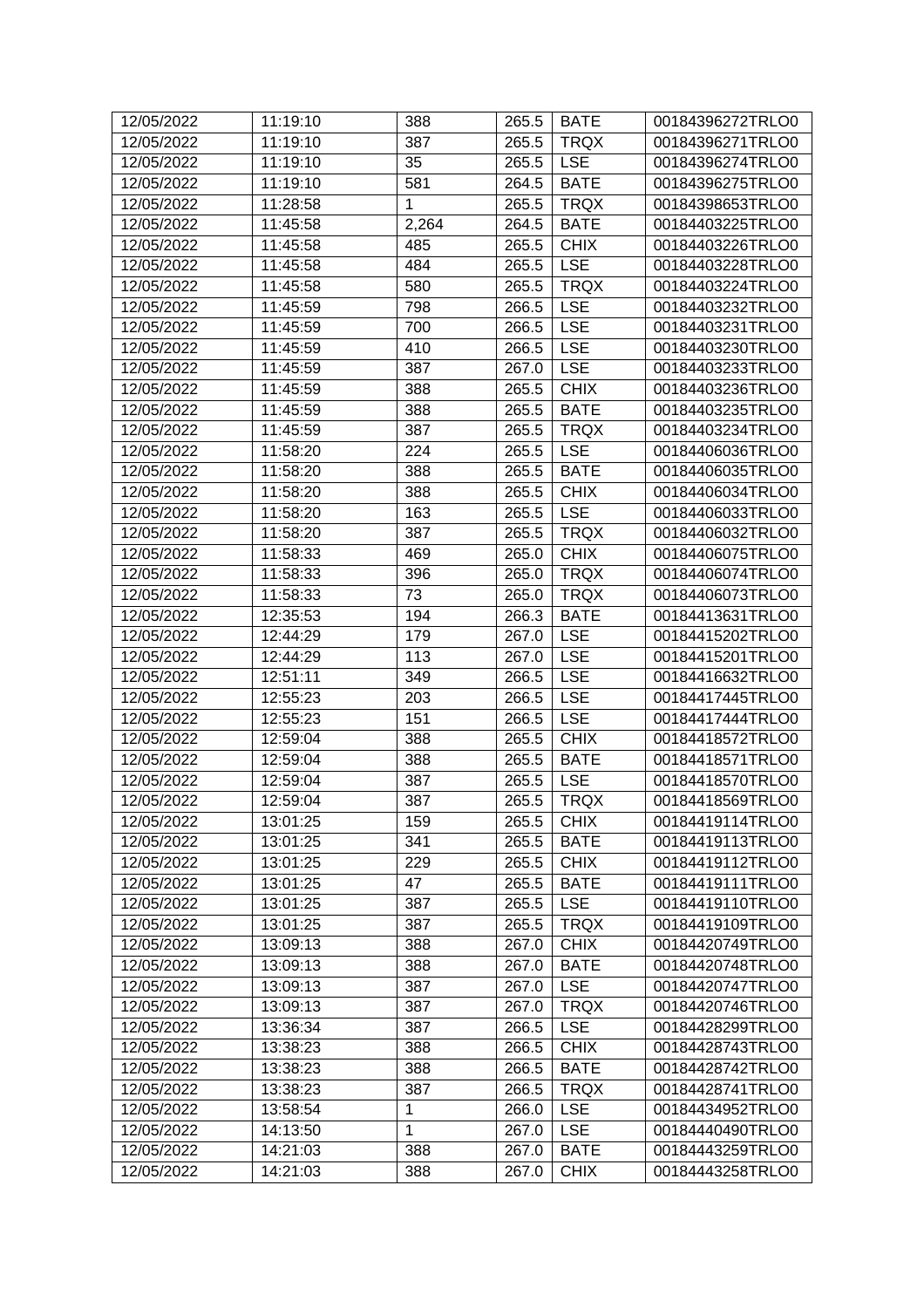| 12/05/2022 | 14:21:03 | 387                   | 267.0 | <b>TRQX</b> | 00184443257TRLO0 |
|------------|----------|-----------------------|-------|-------------|------------------|
| 12/05/2022 | 14:21:03 | 385                   | 267.0 | <b>LSE</b>  | 00184443256TRLO0 |
| 12/05/2022 | 14:21:03 | 298<br>$\overline{2}$ | 266.8 | <b>BATE</b> | 00184443264TRLO0 |
| 12/05/2022 | 14:31:47 |                       | 266.5 | <b>BATE</b> | 00184447517TRLO0 |
| 12/05/2022 | 14:35:00 | 281                   | 266.0 | <b>CHIX</b> | 00184449378TRLO0 |
| 12/05/2022 | 14:35:00 | 59                    | 266.0 | <b>CHIX</b> | 00184449377TRLO0 |
| 12/05/2022 | 14:35:00 | 388                   | 266.0 | <b>BATE</b> | 00184449376TRLO0 |
| 12/05/2022 | 14:35:00 | 48                    | 266.0 | <b>CHIX</b> | 00184449375TRLO0 |
| 12/05/2022 | 14:35:00 | 387                   | 266.0 | <b>LSE</b>  | 00184449373TRLO0 |
| 12/05/2022 | 14:35:00 | 387                   | 266.0 | <b>TRQX</b> | 00184449372TRLO0 |
| 12/05/2022 | 14:38:00 | 388                   | 265.0 | <b>CHIX</b> | 00184451520TRLO0 |
| 12/05/2022 | 14:38:00 | 388                   | 265.0 | <b>BATE</b> | 00184451519TRLO0 |
| 12/05/2022 | 14:38:00 | 387                   | 265.0 | <b>LSE</b>  | 00184451518TRLO0 |
| 12/05/2022 | 14:38:00 | 372                   | 265.0 | <b>TRQX</b> | 00184451521TRLO0 |
| 12/05/2022 | 14:43:58 | $\overline{2}$        | 264.5 | <b>LSE</b>  | 00184455950TRLO0 |
| 12/05/2022 | 14:47:42 | 124                   | 265.0 | <b>BATE</b> | 00184459275TRLO0 |
| 12/05/2022 | 14:52:46 | 257                   | 265.0 | <b>BATE</b> | 00184464365TRLO0 |
| 12/05/2022 | 14:52:46 | 579                   | 265.0 | <b>LSE</b>  | 00184464364TRLO0 |
| 12/05/2022 | 14:52:46 | 200                   | 265.0 | <b>BATE</b> | 00184464363TRLO0 |
| 12/05/2022 | 15:00:15 | 418                   | 266.0 | <b>LSE</b>  | 00184470274TRLO0 |
| 12/05/2022 | 15:00:15 | 357                   | 266.0 | <b>TRQX</b> | 00184470273TRLO0 |
| 12/05/2022 | 15:00:15 | 357                   | 266.0 | <b>CHIX</b> | 00184470272TRLO0 |
| 12/05/2022 | 15:00:15 | 418                   | 266.0 | <b>BATE</b> | 00184470271TRLO0 |
| 12/05/2022 | 15:27:29 | 387                   | 267.0 | <b>CHIX</b> | 00184488118TRLO0 |
| 12/05/2022 | 15:27:29 | 291                   | 267.0 | <b>BATE</b> | 00184488117TRLO0 |
| 12/05/2022 | 15:27:29 | 238                   | 267.0 | <b>TRQX</b> | 00184488116TRLO0 |
| 12/05/2022 | 15:27:29 | 388                   | 267.0 | <b>LSE</b>  | 00184488115TRLO0 |
| 12/05/2022 | 15:27:29 | 149                   | 267.0 | <b>TRQX</b> | 00184488114TRLO0 |
| 12/05/2022 | 15:27:29 | 97                    | 267.0 | <b>BATE</b> | 00184488113TRLO0 |
| 12/05/2022 | 15:27:29 | 16                    | 267.0 | <b>BATE</b> | 00184488119TRLO0 |
| 12/05/2022 | 15:38:44 | 388                   | 266.5 | <b>CHIX</b> | 00184495371TRLO0 |
| 12/05/2022 | 15:38:44 | 387                   | 266.5 | <b>LSE</b>  | 00184495370TRLO0 |
| 12/05/2022 | 15:38:44 | 388                   | 266.5 | <b>BATE</b> | 00184495369TRLO0 |
| 12/05/2022 | 15:38:44 | 387                   | 266.5 | <b>TRQX</b> | 00184495368TRLO0 |
| 12/05/2022 | 15:38:44 | 212                   | 266.3 | <b>BATE</b> | 00184495372TRLO0 |
| 12/05/2022 | 15:38:45 | 299                   | 266.3 | <b>BATE</b> | 00184495374TRLO0 |
| 12/05/2022 | 15:43:57 | $\mathbf{1}$          | 268.0 | <b>CHIX</b> | 00184498383TRLO0 |
| 12/05/2022 | 15:43:57 | 387                   | 268.0 | <b>CHIX</b> | 00184498394TRLO0 |
| 12/05/2022 | 15:43:57 | 388                   | 268.0 | <b>BATE</b> | 00184498393TRLO0 |
| 12/05/2022 | 15:43:57 | 387                   | 268.0 | <b>LSE</b>  | 00184498391TRLO0 |
| 12/05/2022 | 15:43:57 | 373                   | 268.0 | <b>TRQX</b> | 00184498390TRLO0 |
| 12/05/2022 | 15:43:57 | 14                    | 268.0 | <b>TRQX</b> | 00184498392TRLO0 |
| 12/05/2022 | 15:43:59 |                       |       | <b>BATE</b> | 00184498401TRLO0 |
|            |          | 358                   | 268.5 |             |                  |
| 12/05/2022 | 15:43:59 | 30                    | 268.5 | <b>BATE</b> | 00184498400TRLO0 |
| 12/05/2022 | 15:57:59 | 517                   | 271.0 | <b>CHIX</b> | 00184506512TRLO0 |
| 12/05/2022 | 15:57:59 | 516                   | 271.0 | <b>TRQX</b> | 00184506511TRLO0 |
| 12/05/2022 | 15:57:59 | 517                   | 271.0 | <b>LSE</b>  | 00184506510TRLO0 |
| 12/05/2022 | 15:58:03 | 10                    | 271.0 | <b>BATE</b> | 00184506557TRLO0 |
| 12/05/2022 | 15:58:03 | 41                    | 271.0 | <b>BATE</b> | 00184506556TRLO0 |
| 12/05/2022 | 15:58:58 | 517                   | 270.5 | <b>LSE</b>  | 00184507094TRLO0 |
| 12/05/2022 | 15:58:58 | 516                   | 270.5 | <b>TRQX</b> | 00184507093TRLO0 |
| 12/05/2022 | 15:58:58 | 8                     | 270.0 | <b>TRQX</b> | 00184507095TRLO0 |